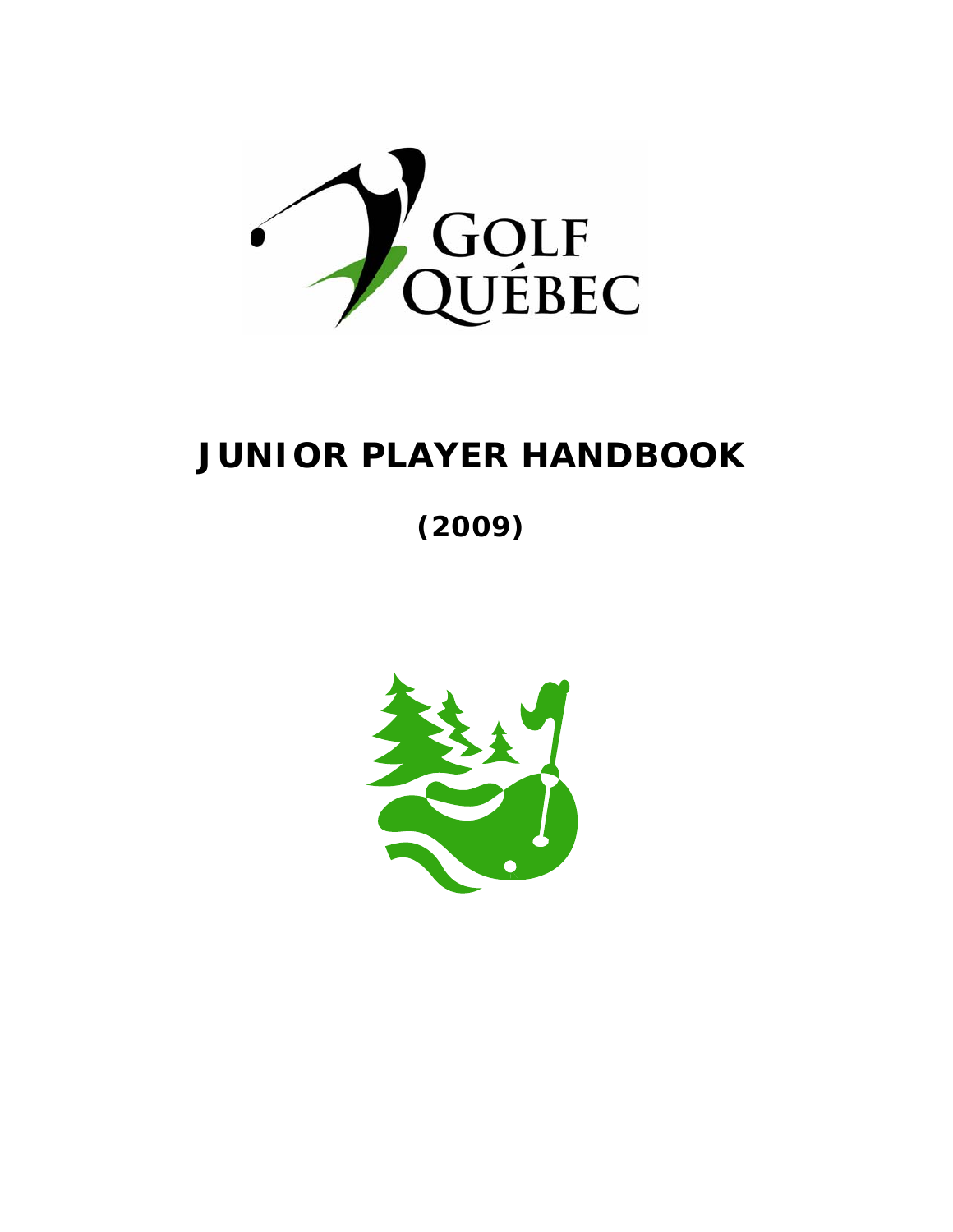

### **CALENDRIER PROVINCIAL PROVINCIAL CALENDAR**

**2009**



| <b>HOMMES / MEN</b>                            |                                                               |                    | <b>FEMMES / LADIES</b> |                                                                  |                            |
|------------------------------------------------|---------------------------------------------------------------|--------------------|------------------------|------------------------------------------------------------------|----------------------------|
| 4 mai                                          | Qualification - Omnium printanier                             |                    | 9 Juin                 | Championnat provincial quatre balles féminin                     |                            |
| May 4                                          | Spring Open - Qualify ing Round                               | Dory al            | June 9                 | Women's Provincial Four-Ball Championship                        | Pinegrove                  |
| 19 mai                                         | Qualification - Omnium printanier                             |                    | 11, 12 juin            | Championnat provincial mid-amateur féminin                       |                            |
| May 19                                         | Spring Open - Qualifying Round                                | Roy al Québec      | June 11, 12            | Women's Provincial Mid-Amateur Championship                      | Whitlock                   |
| mai 20                                         | Qualification - Omnium printanier                             |                    | 15, 16 juin            | Essais d'équipes interprov. am. et sénior féminin Garaga         |                            |
| May 20                                         | Spring Open - Qualifying Round                                | Les Dunes          | June 15, 16            | Garaga Women's Am.and Senior Inter-Prov. Teams Trials Les Dunes  |                            |
| 20 mai                                         | Qualification - Omnium printanier                             |                    |                        | Championnat provincial quatre balles féminin classe B            |                            |
|                                                |                                                               |                    |                        |                                                                  |                            |
| May 20<br>21 mai                               | Spring Open - Qualifying Round                                | Prescott           |                        | Women's Provincial Four-Ball Championship B Class                | À CONFIRMER TBA            |
|                                                | Qualification - Omnium printanier                             |                    | 6, 7, 8 juillet        | Championnat provincial amateur féminin Garaga                    |                            |
| May 21                                         | Spring Open - Qualifying Round                                | lle Perrot         | July 6, 7, 8           | Garaga Women's Provincial Amateur Championship                   | Vallée du Richelieu        |
| 25 mai                                         | Qualification - Omnium printanier                             |                    | 7, 8 juillet           | Championnat provincial sénior féminin                            |                            |
| May 25                                         | Spring Open - Qualify ing Round                               | Roy al Bromont     | July 7, 8              | Women's Provincial Senior Championship                           | Vallée du Richelieu        |
| 26 mai                                         | Qualification - Omnium printanier                             |                    | 20, 21 juillet         | Championnat provincial partie par trous féminin                  |                            |
| May 26                                         | Spring Open - Qualifying Round                                | Valley field       | July 20, 21            | Women's Provincial Match Play Championship                       | Mount Bruno                |
| 29 mai                                         | Omnium printanier                                             |                    | 13 septembre           | Tournoi commémoratif Suzanne Beauregard                          |                            |
| May 29                                         | Spring Open                                                   | Beaconsfield       | Septembre 13           | Suzanne Beauregard Commemorative Tournament                      | Atlantide                  |
| 5, 6, 7 juin                                   | Champ. prov. partie par trous masculin                        |                    |                        | JUNIOR GARÇONS ET FILLES / JUNIOR BOYS AND GIRLS                 |                            |
| June 5, 6, 7                                   | Men's Prov. Match Play Championship                           | Summerlea          | 23, 24 mai             | Circuit prov incial junior                                       |                            |
| 10, 11, 12 juin                                | Championnat provincial mid-amateur masculin                   |                    | May 23, 24             | Provincial Junior Tour                                           | Le Drummond                |
| June 10, 11, 12                                | Men's Provincial Mid-Amateur Championship                     | <b>Whitlock</b>    | 31 mai                 | Qualification pour championnat optimiste internationnal          |                            |
| 15 juin                                        | Qualification - Alex andre de Tunis                           |                    | May 31                 | Optimist International Junior Golf Championship                  | Deux-Montagnes             |
| June 15                                        | Alex ander of Tunis - Qualifying Round                        | Tecumseh           | 13, 14 juin            | Circuit provincial junior                                        |                            |
| 15 juin                                        | Champ. prov. partie par coups à quatre balles masculin        |                    | June 13, 14            | Prov incial Junior Tour                                          | St-Césaire                 |
| June 15                                        | Men's Provincial Four-Ball Stroke Play Championship           | Le Champêtre       | 29, 30 juin            | Tournoi invitation junior Graham Cooke                           |                            |
| 5, 6 juillet                                   | Alex andre de Tunis                                           |                    | June 29, 30            | Graham Cooke Invitational junior Championship                    | Owl's Head                 |
| July 5, 6                                      | Alex ander of Tunis                                           | Riv ermead         | 13 au 16 juillet       | Championnat du Québec Premiers élans CN                          |                            |
| 8 Juillet                                      | Qualif. - Champ. provincial amateur masc. Cynergy-Etto        |                    | luly 13 to 16          | CN Future Links Québec Championship                              | Rideau View                |
| July 8                                         | Cynergy-Etto Men's Provincial Amateur Champ. - Qualif.        | Glendale           | 19 au 23 juillet       | Championnat provincial junior masculin                           |                            |
| 10, 11 juillet                                 | Duc de Kent                                                   |                    | July 19 to 23          | Boys' Provincial Junior Championship                             | Drummondville              |
| July 10, 11                                    | Duke of Kent                                                  | Roy al Québec      | 20 au 23 juillet       | Championnat prov incial junior féminin                           |                            |
| 28, 29, 30 juillet                             | Champ. provincial amateur masculin Cynergy - Etto             |                    | July 20 to 23          | Girls' Provincial Junior Championship                            | Drummondy ille             |
| July 28, 29, 30                                | Cynergy - Etto Men's Provincial Amateur Championship          | Elm Ridge          | 29, 30 juillet         | Championnat provincial pee-wee & moustique                       |                            |
| 11, 12, 13 août                                |                                                               |                    | July 29, 30            | Pee-Wee & Mosquito Provincial Championship                       |                            |
|                                                | Championnat provincial sénior masculin                        |                    |                        |                                                                  | Deux-Montagnes             |
| August 11, 12, 13                              | Men's Provincial Senior Championship                          | Cap Rouge          | 11, 12, 13 août        | Championnat provincial partie par trous junior                   |                            |
| 18, 19 septembre                               | Championnat des joueurs de tournois                           |                    | August 11, 12, 13      | Provincial Junior Match Play Championship                        | Beaconsfield               |
| September 18, 19                               | Tournament Players' Championship                              | Beloeil            | 20, 21 août            | Coupe de la Fédération junior                                    | À CONFIRMER                |
| CIRCUIT DU GOLFEUR PUBLIC / PUBLIC GOLFER TOUR |                                                               |                    | August 20, 21          | Junior Federation Cup                                            | TO BE CONFIRM              |
| À CONFIRMER                                    | Qualification - Championnat prov. des golfeurs publics        |                    | 16 au 22 août          | Tournoi Québec - Ontario                                         |                            |
|                                                | TO BE CONFIRM Public Golfers' Prov. Champ. - Qualifying Round | Falcon             | August 16 to 22        | Québec - Ontario Tournament                                      | Club de golf Barcov an     |
| À CONFIRMER                                    | Qualification - Championnat prov. des golfeurs publics        |                    | Sept                   | Championat du circuit provincial junior                          | À CONFIRMER TBA            |
|                                                | TO BE CONFIRM Public Golfers' Prov. Champ. - Qualifying Round | Île de Montréal    |                        | Provincial Junior Tour Championship                              |                            |
| À CONFIRMER                                    | Qualification - Championnat prov. des golfeurs publics        |                    |                        | AUTRES COMPÉTITIONS / OTHER COMPETITIONS                         |                            |
| TO BE CONFIRM                                  | Public Golfers' Prov. Champ. - Qualifying Round               |                    | 22 au 26 juin          | East Aurora                                                      |                            |
| À CONFIRMER                                    | Qualification - Championnat prov. des golfeurs publics        |                    | June 22 to 26          | East Aurora                                                      | East Aurora Country Club   |
| TO BE CONFIRM                                  | Public Golfers' Prov. Champ. - Qualifying Round               |                    | 22, 23 juin            | Championnat junior East Coast                                    |                            |
| À CONFIRMER                                    | Qualification - Championnat prov. des golfeurs publics        |                    | lune 22, 23            | East Coast Junior Championship                                   | Bouctouche, NB             |
| TO BE CONFIRM                                  | Public Golfers' Prov. Champ. - Qualifying Round               |                    | 10, 11, 12 juillet     | Défi féminin                                                     |                            |
|                                                |                                                               |                    | July 10, 11, 12        | Ladies invitational                                              | Beaconsfield               |
|                                                | <b>CIRCUIT UNIVERSITAIRE / UNIVERSITY TOUR</b>                |                    | 31 juillet, 1 & 2 août | Trophée de l'Ass. Métropolitaine de golf (hommes)                |                            |
| 12, 13 sept                                    | Classique universitaire                                       |                    |                        | july 31, August 1 &2 Metropolitan GA Trophy Competition (hommes) | Laval-sur-le-Lac           |
| Sept. 12,13                                    | Unversity Classic                                             | Milby              | 08-août                | Qualification pour championnat amateur canadien                  |                            |
| 19, 20 sept.                                   | Classique de l'Université                                     |                    | August 8               | Canadian Amateur Championship - Qualifying Round                 | Le Blainvillier            |
| Sept. 19, 20                                   | University Classic                                            | Ki-8-Eb ou Mémoria | 9 au 13 août           | Championnat canadien amateur masculin                            |                            |
| 2, 3, 4 octobre                                | Championnat provincial universitaire                          |                    | August 9 to 13         | Canadian Men's Amateur Championship                              | Le Blainv illier           |
| October, 2, 3, 4                               | University Provincial Championship                            | Deux-Montagnes     | 10 au 11 août          | Coupe Williamson                                                 |                            |
| SPÉCIAUX / SPECIALS                            |                                                               | August 10 to 11    | Williamson Cup         | Oak Hill CC; Rochester NY                                        |                            |
| 23 juillet<br>Championnat provincial mix te    |                                                               |                    | 24 au 28 août          | Jeux du Canada                                                   |                            |
| July 23                                        | Prov incial Mix ed Championship                               | St-Raphael         | August 24 to 28        | Canada Games                                                     | <b>IPE/PEI</b>             |
| 27 août                                        | Championnat provincial des Générations                        |                    | 17 au 23 août          | Omnium de Montréal Desjardins (hommes)                           |                            |
|                                                |                                                               |                    |                        |                                                                  |                            |
| August 27                                      | Generations' Provincial Championship                          | Rosemère           | August 17 to 23        | Desjardins Montréal Open (men)                                   | St-Raphael                 |
|                                                |                                                               |                    | 31 août au 6 sept.     | Omnium canadien féminin CN                                       |                            |
|                                                |                                                               |                    | August 31 to sept. 6   | CN Canadian Women's Open                                         | Priddis Greens Golf and CC |
|                                                |                                                               |                    | À CONFIRMER            | Phoenix Invitational (hommes)                                    |                            |
|                                                |                                                               |                    | Pas TO BE CONFIRM      | Phoenix Invitational (men)                                       |                            |
|                                                |                                                               |                    | 22 septembre           | International pairs                                              | Hillsdale                  |
|                                                |                                                               |                    | September 22           | International pairs                                              |                            |
|                                                |                                                               |                    |                        |                                                                  |                            |
|                                                |                                                               |                    |                        |                                                                  |                            |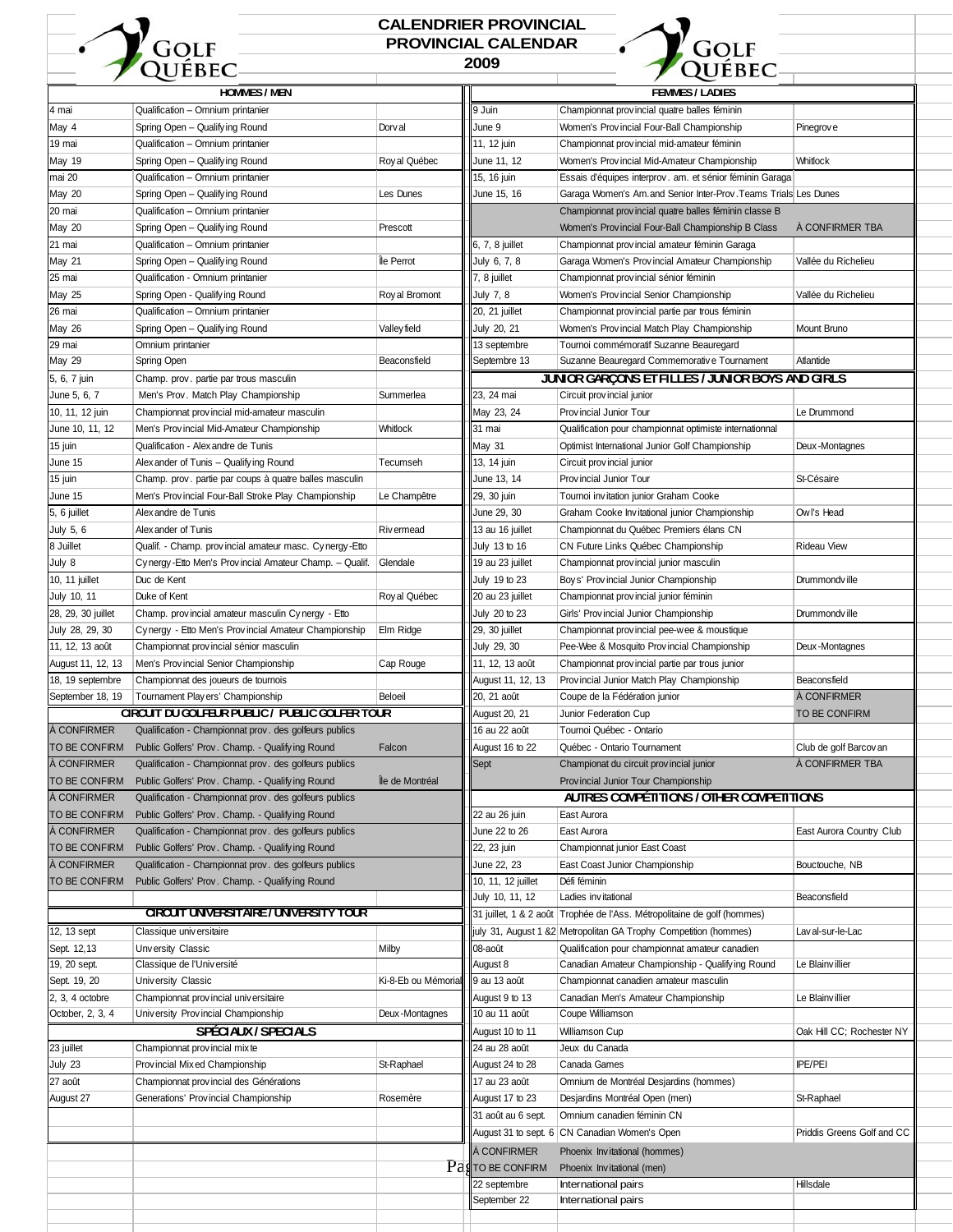### **2009 NOTICE TO COMPETITORS**

#### **The Player and Program Development Committee Chairperson and the Tournament Committee Chairman of Golf Québec would like to announce to all participants that the following rules will apply in Golf Québec sanctioned events.**

#### **1) Golf Québec membership card**

A valid Golf Québec / RCGA membership card with a certified handicap factor must be presented at each tournament. The handicap factor must have been certified within 15 days. A player who does not show his/her card may be refused access to the competition.

#### **2) Entries**

The Committee reserves the right to limit the size of field for all provincial tournaments. Selection criteria are indicated on all tournament posters. Entries must be received before the deadlines indicated on the entry forms. Internet or cheque payments must accompany each entry form.

- **Provincial Junior Tour: NUMBER OF PLAYERS**
	- 45 golfers coming from the regional teams.
		- 45 to 75 players selected from the lot of registration forms received at Golf Québec.
		- \* If Golf Québec receives more registration forms than the identified limit, golfers will be selected based on the 2008 Junior Order of Merit.
- **Provincial Junior Championship (boys and girls):** Please refer to the Championship poster available on our website to have more details on the selection criteria, and on the exemptions.
- **Provincial Junior Match Play Championship (boys):** The 32 best competitors of 18 years old and under in the Provincial Junior Championship will be invited to participate in this championship.
- **Provincial Junior Match Play Championship (girls)**: The best 16 players of 18 years and under at the Provincial Junior Championship will be invited to participate in this championship.
- **Provincial Match Play Championship:** Both winners of the Men's Provincial Match Play Championship and Provincial Junior Match Play Championship of the preceding year, two players from the host club and the 28 best players from the 2007 Order of merit will be invited to participate in this championship. In the senior division, the winner of the Senior Match Play of the preceding year, one senior player from the host club, and the 14 best players from the preceding year's Men's Senior Provincial Championship will be invited to participate in this championship.
- **Women's Provincial Match Play Championship:** The best 16 players of the Women's Provincial Amateur Championship will be invited to participate in this championship.
- **Mixed, Parent/Child, Men's Four-Ball tournaments:** In the case of too many entries for tournaments such as the Mixed, Parent & Child and the Men's Four-Ball, the Committee will only accept one entry per club, and will further decide to accept other entries on a pro-rated basis of club membership.
- **Women's 4 balls tournament**: If there are too many registrations, the cut will be made based on handicap factors.
- **Ladies tournaments:** Unless otherwise stated, selection of players in women tournaments will be made based on the handicap factors. Selection policies are on the tournaments' eligibility posters.
- **2009 Canada Games:** A separate 2009 Canada Games Order of Merit has been designed to select the provincial team. The top 3 players on that Order of Merit will make the team. Ties will be settled in a sudden-death play-off at the 2009 Provincial Junior Championship. For more details on the Order of Merit, please refer to the Golf Québec website at www.golfquebec.org.

#### **3) Discipline**

All junior competitors must follow the 2009 Junior Code of Conduct. All amateur competitors must follow the 2009 Code of Conduct for competitors. The dress code will be strickly enforced. All competitors must follow the Amateur Status rules available on the RCGA website (www.rcga.org).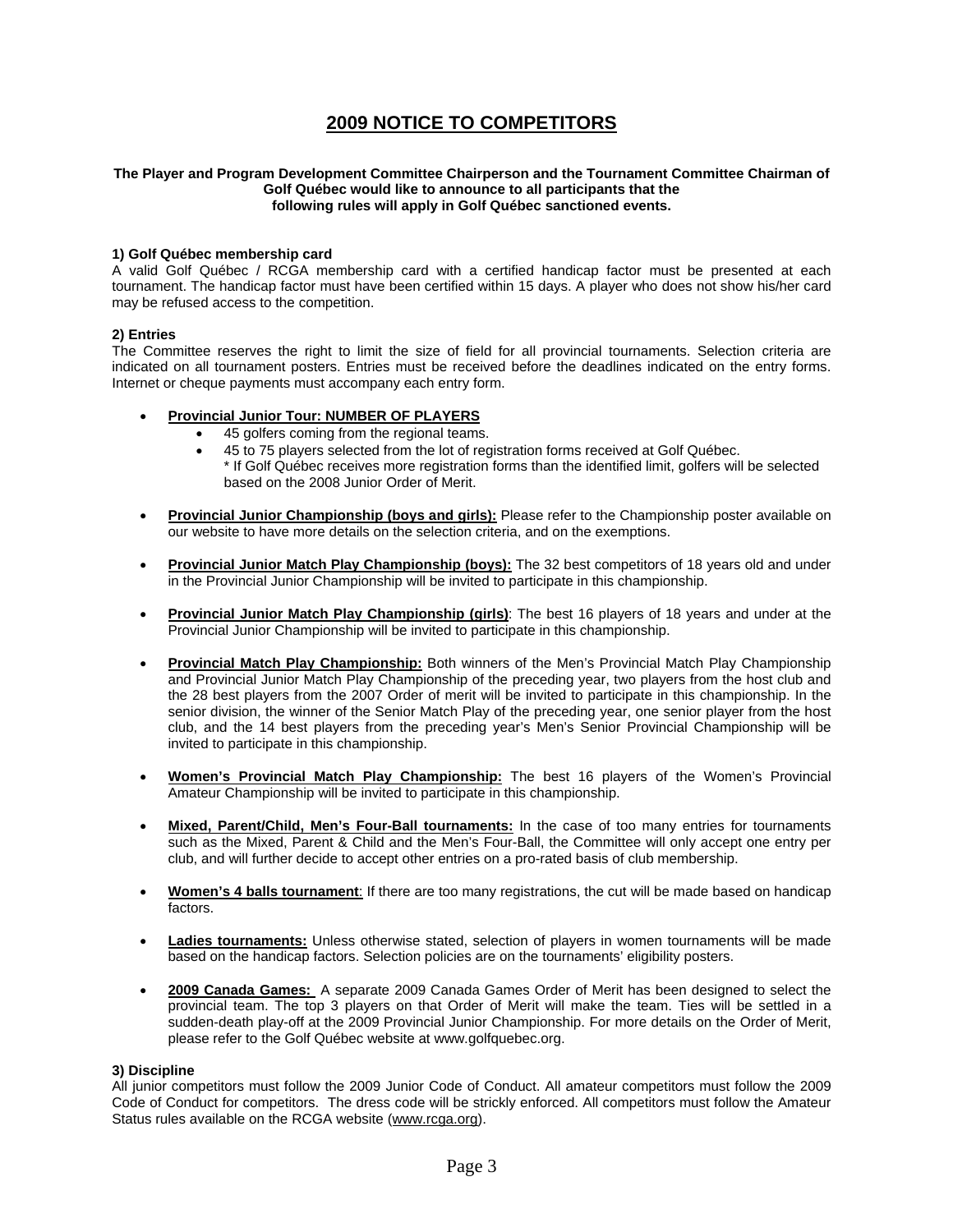#### **4) Practice rounds**

- 1. Provincial Junior Championship: For the **official** practice round, each player's teeing time will be posted on Internet.
- 2. For tournaments were a practice round is permitted, players must make their own reservation(s) with the concerned the golf Professional. Host club requirements may vary.

#### **5) Starting times**

Competitors must be present at the first tee, **ten minutes** before his/her starting time. A player being five minutes late will incur two penalty strokes, and a player being more than five minutes late will be disqualified.

#### **6) Alternates**

Players who want to substitute for any last minute cancellations will not be accepted unless they are listed on the official draw.

#### **7) Results**

Competitors must exchange their score cards. They must verify their own score and act as score keepers for another competitor. It is highly recommended to verify your score card before signing and submitting it to the scoring official. Score cards must be signed by the scorer and the player. Parents and spectators **cannot be** involved in the scoring of a player. A player who doesn't remit his/her card will be disqualified, resulting in a DNF (did not finish) score.

#### **8) Prizes in tournaments**

In general, gift certificates are awarded to best gross scores in all championships. Some gift certificates may also be given to the best net scores at some events.

#### **9) Reimbursement policy**

In general, when a draw is completed and released for a tournament round, no reimbursement is issued if the player decides not to take part in the tournament. They are handled as "no shows". To prevent loosing the totality of the entry fees, contact us BEFORE the draw is made and we will reimburse you the fees minus a \$25 administration fee.

#### **10) Medical problems**

If an injury prevents you from taking part in our tournaments, we may reimburse you the sum of the entry fee(s) (an evaluation of your case will be made). You must make a specific claim, documented and signed by your physician. No medical letter, no refund.

If health problems prevent you from playing in our amateur circuit for the ongoing year, you could be able to maintain your differential from the preceding year. This can be done by sending a specific request informing us of your situation (at least 48 hours) before the beginning of a tournament, and documented by your attending physician. Each request is reviewed by the Tournament Committee. However, please note that if you were on the Order of Merit from the preceding year, the privileges attached to this honour will not be transferred.

#### **11) Motorized Transportation Policy**

Please refer to the Motorized Transportation Policy for rules applying to use of electric carts.

#### **12) No shows**

After qualifying, a player who does not show for his/her starting time for a subsequent round without notifying Golf Québec, will have his/her entry cancelled for his/her next tournament.

#### **13) Provincial teams**

The Tournament Committee reserves the right to modify the conditions of any events or team selection at any given time.

Any player who qualifies for any Québec team agrees to represent the Province in the competitions and to take part in all official functions attached. In this matter, the player must be present at the tournament site on the Saturday preceding the Canadian Championship (or any other time designated by Golf Québec). Failure to conform, without an acceptable reason, pre-approved by the Tournament Committee, will result in loss of team privileges.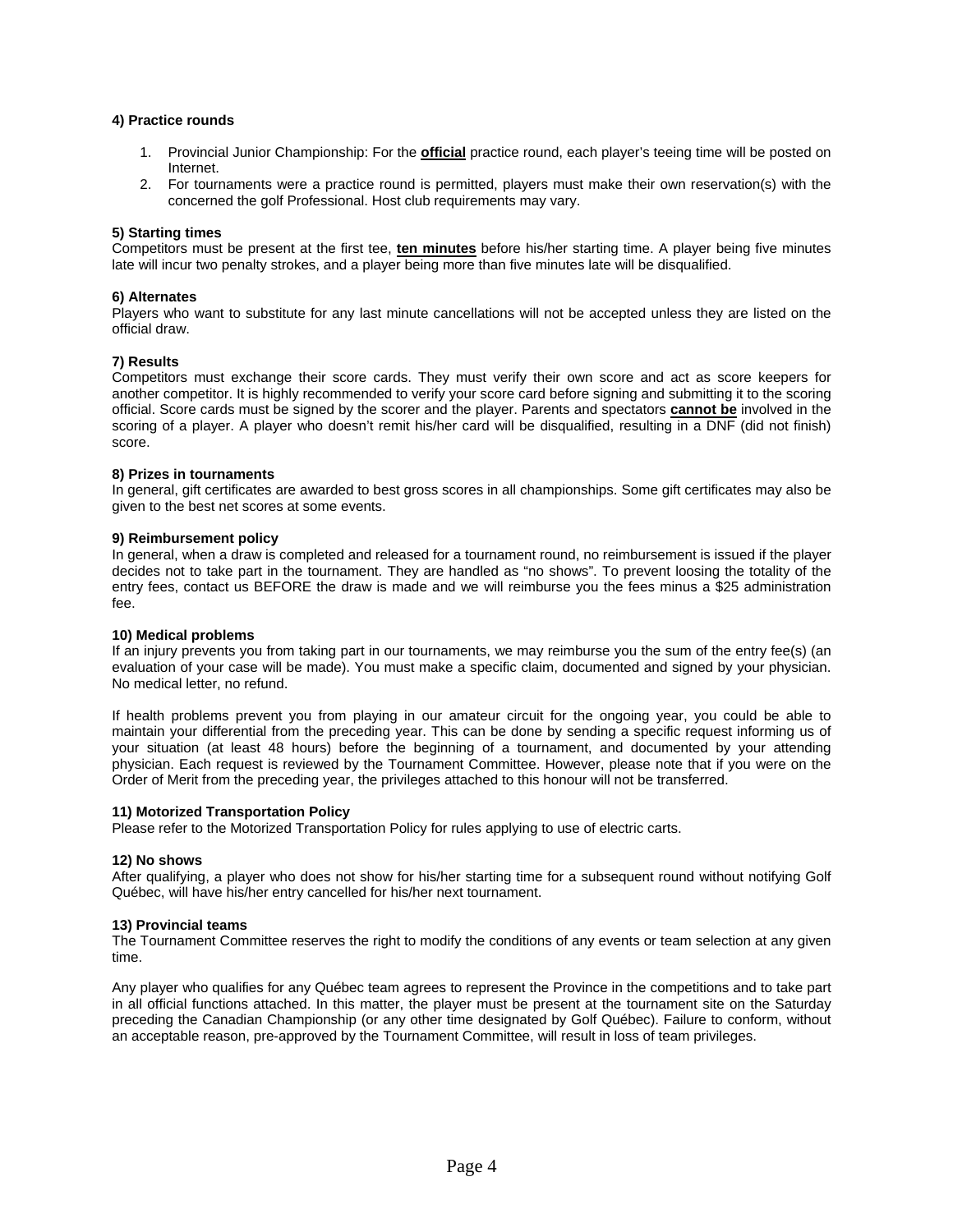#### • **BOYS - Team selection**

- o **Canadian Junior Boys Championship:** In 2009, the Québec team at the Canadian Junior Boys Championship is composed of the four best players after a CN Future Links Championship (3 rounds of the best tournament) and after the Provincial Junior Championship (4 rounds). Rankings will be established according to the differential of the 7 rounds. The provincial champion will automatically earn a spot on the team if he played in the CN Future Links Championship. In the case of the other members of the delegation, the selection will be based on the cumulative scores of the four rounds of the Provincial Junior Championship. The number of competitors depends on the reserved quota for each province.
- o **Williamson Cup:** The Williamson Cup team consists of the four best 17 year old or under competitors from the current year Provincial Junior Championship, and who are not part of the delegation participating at the Canadian Junior Boys Championship. In addition, they must have showed the best qualities of sportsmanship, leadership, enthusiasm, improvement in the game, and potential golfing ability based on the committee's choice. These players must be members of the Provincial or Provincial Development teams.
- o **International Junior Masters:** The International Junior Masters team consists of the four best competitors, 17 year old or under selected according to the 2007 Provincial Junior Championship and in accordance with the eligibility rules of the tournament. These players must be members of the Provincial or Provincial Development teams.
- o **East Coast Junior Open (Bouctouche, N.B.):** The delegation representing Golf Québec will be selected based on the results of the first two tournaments of the Provincial Junior Tour. These players must be members of the Provincial or Provincial Development teams.
- o **Québec / Ontario Tournament:** The three highest ranked golfers, boys & girls, from the Canada Games order of merit will be representing Québec at the 2009 Canada Games. The 4 following juvenile golfers, boys and girls, will form the team for the Québec / Ontario Tournament. Ties will be settled in a death playoff at the 2009 Junior Provincial Championship. The two first spots at the pee-wee championship (13 and under) will complete the team. For more information on the Order of Merit, visit our website www.golfquebec.org.

#### • **GIRLS - Team selection**

Royale National Junior Girls Championship: The Québec team at the Royale National Junior Girls Championship is made up of the best 4 players after a CN Future Links Championship (3 rounds of the best tournament), and after the Provincial Junior Championship (3 rounds). Rankings will be established according to the differential of the 6 rounds. The provincial champion will automatically earn a spot on the team if she played in the Québec CN Future Links Championship. The Province must also select (with the same criteria) an alternate player and a sixth player who will travel with the team at Golf Québec's expense.

Please note that all the players who want to take part in the National Championship must send their entry forms before the deadline. For example, a player selected as a member of the Québec team who did not send her form to the RCGA will not be able to participate. Participants other than the members of the team, the alternate and the sixth player, will be selected by a national cut based on the handicap factor at the entry.

- o **East Coast Junior Open (Bouctouche, N.B.):** The delegation representing Golf Québec will be selected based on the results from the first two tournaments of the Provincial Junior Tour. These players must be members of the Provincial or Provincial Development teams.
- **Québec / Ontario Tournament:** The three highest ranked golfers, boys & girls, from the Canada Games order of merit will be representing Québec at the 2009 Canada Games. The 4 following juvenile golfers, boys and girls, will form the team for the Québec / Ontario Tournament. In case of equality there will be sudden death playoffs at the 2009 Junior Provincial Championship. The two first spots at the pee-wee championship (13 and under) will complete the team. To get more information about the order of merit, you can go on our website at, www.golfquebec.org.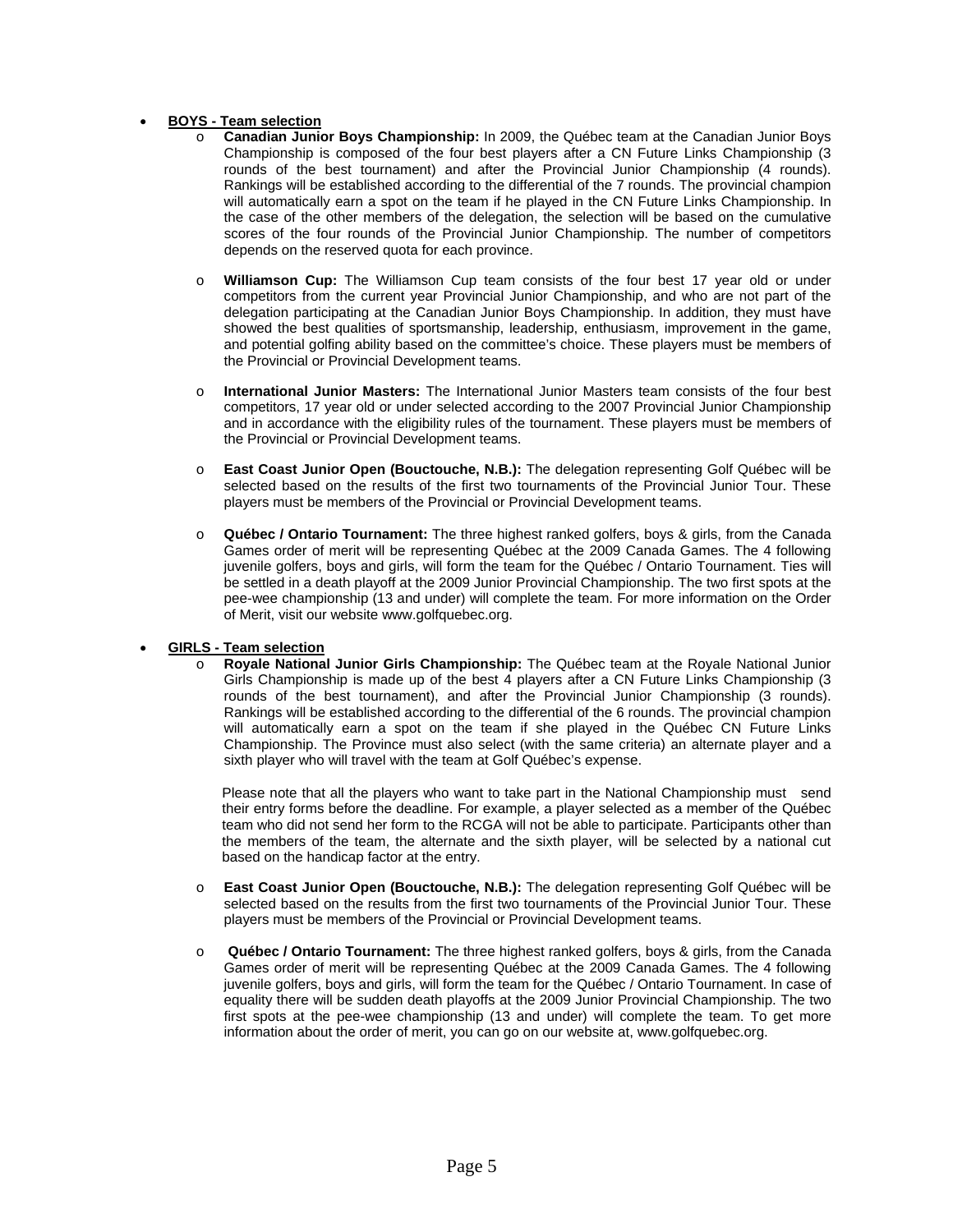### • **MEN - Team selection**

- **Canadian Men's Amateur Championship:** The team representing Québec at the Canadian Men's Amateur Championship Willingdon cup consists of four players. The winner of the Men's Provincial Amateur Championship will automatically earn a spot on the provincial team. The other members of the team will be selected following the Order of Merit (point system) of the current year. If there is a tie for the team members, a sudden death play-off will be held shortly after the end of the Men's Provincial Amateur Championship.
- o **Canadian Men's Senior Championship:** The team representing Québec consists of the best four players of the Men's Provincial Senior Championship held over three days. All ties will be settled by a sudden-death play-off.
- o **Canadian Men's Mid-Amateur Championship:** The team representing Québec consists of the best four players of the Men's Provincial Mid-Amateur Championship. The team must be composed of at least two players aged of 40 years old and over. Please note that, the team will be determined after the three rounds of competition.

#### • **WOMEN - Team selection**

- o **Royale Cup Canadian Women's Amateur Championship:** The selection of four members of the Provincial team, an alternate, and a sixth player will be based on the total differentials of the five mandatory rounds (Team Trials and Women's Provincial Amateur Championship). The provincial champion will become a member of the team, but she must have participated in the team trials.
- o **Royale Canadian Women's Senior Championship:** The selection of four members of the Provincial senior team an alternate, and a sixth player will be based on the total differentials of the four mandatory rounds (Team Trials and Women's Provincial Senior Championship). The senior provincial champion will become a member of the team, but she must have participated in the team trials.

#### **14) Order of merit**

- The player is responsible to inform Golf Québec of his/her participation to tournaments other than those of Golf Québec.
- In 2009, the boys will be ranked with a distinct Provincial Order of Merit: one Pee-Wee/ Mosquito Order of Merit for the 13 years old and under, and one Junior/ Juvenile Order of Merit for the 14 to 18 years old.
- A player of 13 years old or under can accumulate points on the Junior/ Juvenile Order of Merit (14-18) but must ask for an upgrade when registering to the tournaments. He must respect the conditions of play of the Junior/ Juvenile category. The opposite is not possible.

#### **Marcel Paul Raymond, Player Development Committee Chairman Paul Schofield, Tournament Committee Chairman**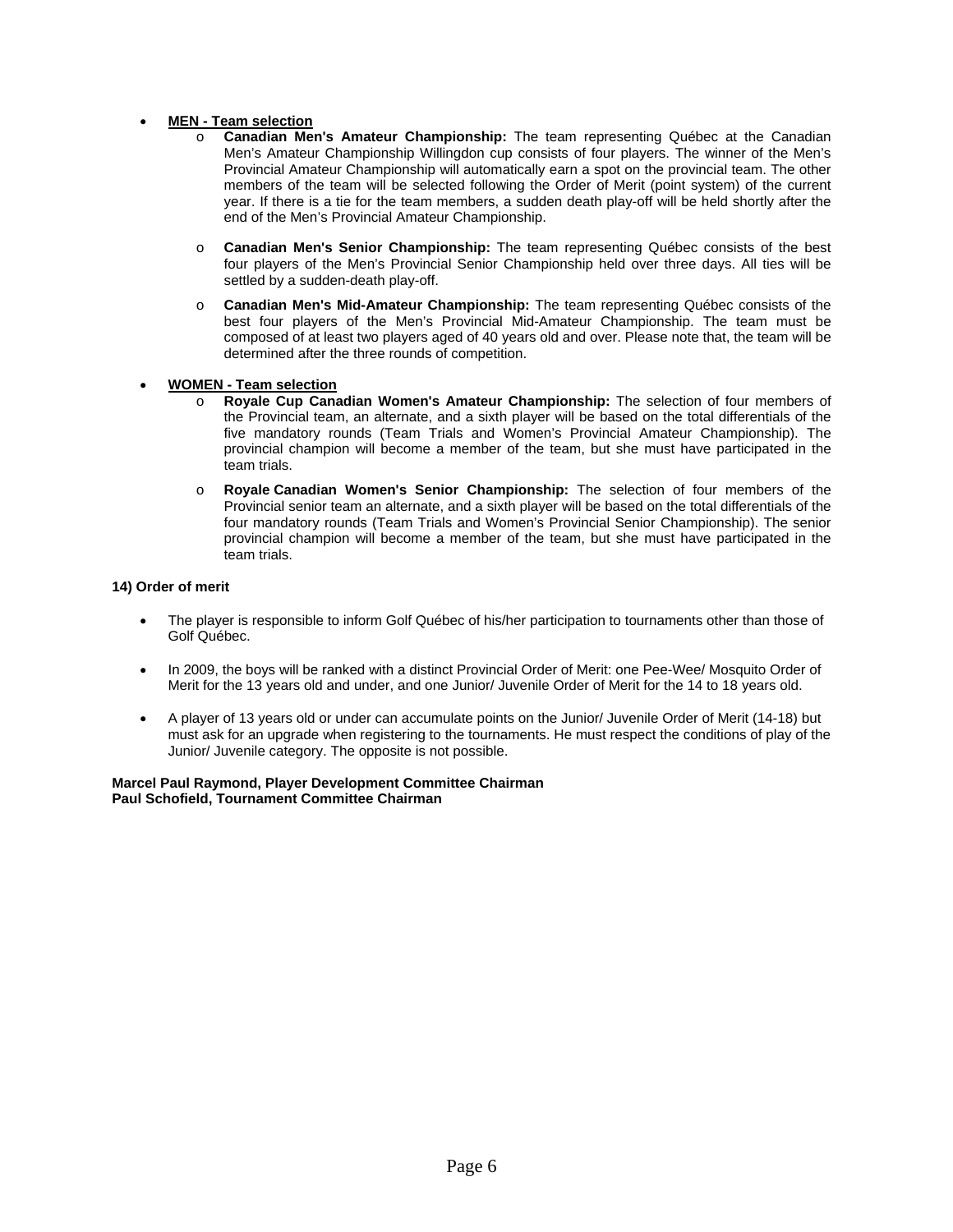### **CODE OF CONDUCT FOR JUNIOR COMPETITORS (BOYS ANS GIRLS)**

Golf Québec is proud to show the quality of their junior players, the hospitality of the host clubs, as well as the ever-important involvement of the community in the staging of our tournaments.

In order to continue making tournaments enjoyable for everyone, Golf Québec requires all juniors to adhere to a set of guidelines known as the **Code of Conduct**. Its purpose is to help junior participants grow and mature by understanding and accepting the consequences of their actions.

The conditions stated in the Code of Conduct are to be followed throughout the duration of all Golf Québec sanctioned tournaments.

### **Violations of the Code of Conduct "ON" the Golf Course**

- Unsportsmanlike conduct, including abusive language, club throwing, disrespect toward a volunteer, official, course personnel, fellow competitor, or abuse of golf course property.
- Use or possession of alcohol, drugs, smoking including chewing tobacco.
- Failure to adhere to the dress code while on the host facility property.
- Withdrawing from a Golf Québec sanctioned competition without notifying the committee in advance wither during the round of before play begins.
- Use of a personal audio player or a cell phone while on the course.
- Cheating.

### **Violations of the Code of Conduct "OFF" the Golf Course property**

- Any use or association with alcohol, drugs, smoking including chewing tobacco.
- Any vandalism at a host hotel, abusive behaviour to host family or their property.
- Any other conduct not becoming of a Golf Québec member.

### **Code of Conduct Penalties**

- A player's entry may be revoked at any time (including during the competition), by Golf Québec. The reason may be unbecoming conduct.
- Any Code of Conduct violation will result in a written letter to the player and his or her parent/guardian.
- Disqualification from future Golf Québec sanctioned tournaments for which he or she has been accepted.

### **Note:**

The Golf Québec Tournament Committee may impose any or all of the preceding penalties based the severity and the frequency of the violations. In the case of a suspension, both the player and parent/guardian will be required to submit a written account of the Code of Conduct violation to the Golf Québec Discipline Committee within 30 days of the suspension. The Committee will determine the length of the suspension after reviewing all submitted materials, including an account of the violation, from the Golf Québec tournament staff. Any player suspended will be excluded from all the distinctions given at the end of the season.

### **Please sign the following declaration:**

Player: I have read this Code of Conduct and will respect it for all Golf Québec sanctioned tournaments that I will be participating in:

Signature:

| Date |  |
|------|--|
|      |  |

Parent or legal guardian: I have read this Code of Conduct and I agree and respect its contents: Signature: Date: Date: Date: Date: Date: Date: Date: Date: Date: Date: Date: Date: Date: Date: Date: Date: Date: Date: Date: Date: Date: Date: Date: Date: Date: Date: Date: Date: Date: Date: Date: Date: Date: Date: Date: D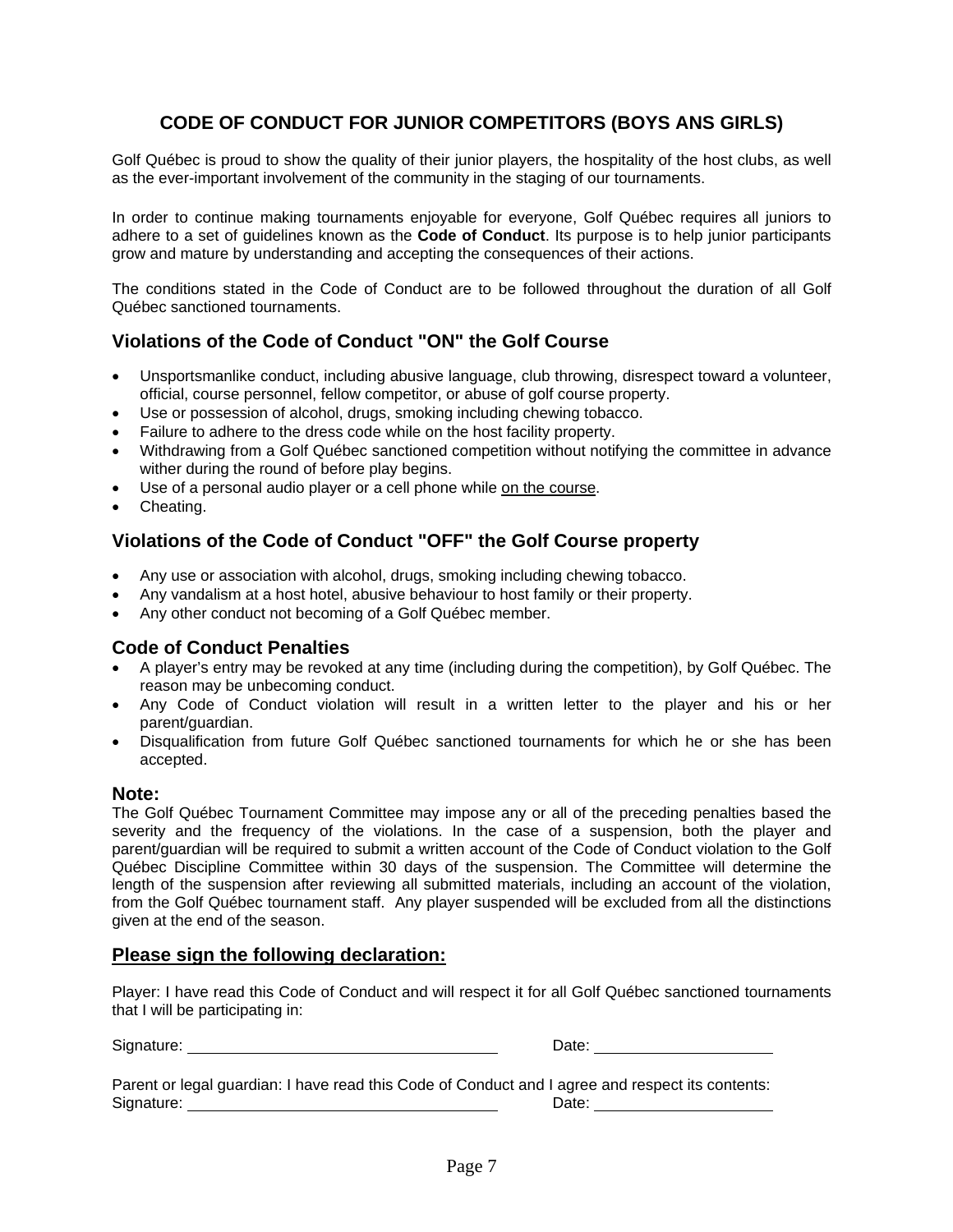## **DRESS CODE – JUNIOR COMPETITIONS**



### **Junior Girls**

All participants must adhere to Golf Québec's Dress Code regulations. Players are also responsible for the proper attire of their parents and friends.

The philosophy of this Dress Code is to respect the game, maintain golf's culture and traditions while providing performance clothing to today's golfer that is comfortable, stylish and offers variety.

It is important to respect Golf Québec's dress code as well as the host club's.

### **The Golf Québec dress code is in effect during all practice and tournament rounds; and anytime the competitor is on the host golf course property.**

### *Tops:*

- Polo shirts with or without sleeves
- Sleeveless shirts with or without collar but MUST have minimum 4 inch seam at the shoulder. TANK TOPS ARE NOT PERMITTED
- Dress T-shirt with or without collar or sleeves including V-neck, Mock neck, Turtle neck
- Signature Cresting is allowed but NO ADVERTISING. Refer to the amateur status section of the RCGA's website www.rcga.org.
- Tops may be worn tucked or untucked but NO midriff or cleavage can be shown at anytime.
- Tops may be fitted but NOT skin-tight

### *Bottoms:*

- Pants, capris
- Skorts or shorts. MUST reach a minimum length at end of wearers fingertips when arm is placed straight down side of leg (person to stand straight with arms at sides – hem of shorts or skorts MUST extend below fingertips)
- NO denim, spandex or fleece "sweatshirt" fabrics
- Bottoms should be tailored but NOT skin tight

### *Footwear:*

It is a condition of the Championship that shoes with traditionally-designed spikes (regardless of composition, i.e. ceramic, plastic etc.) or spikes, regardless of design, comprised either entirely or partially of metal (if such metal may come in contact with the course) are prohibited during the stipulated round, including the official practice round.

Note: Penalty for breach of this condition is Disqualification

### **Junior Boys**

- Golf shorts are permitted. However, they must not extend beyond the top of the knee, and must not be shorter than three inches above the knee. Socks are required when shorts are worn.
- Golf shirts must have collars. Mock necks are acceptable.
- Rugger / Cargo pants with external pockets, jeans and tank tops are not permitted.

### *Footwear***:**

It is a condition of Golf Québec competitions that shoes with metal or traditionally designed spikes are prohibited. Penalty for breach of this rule is DISQUALIFICATON.